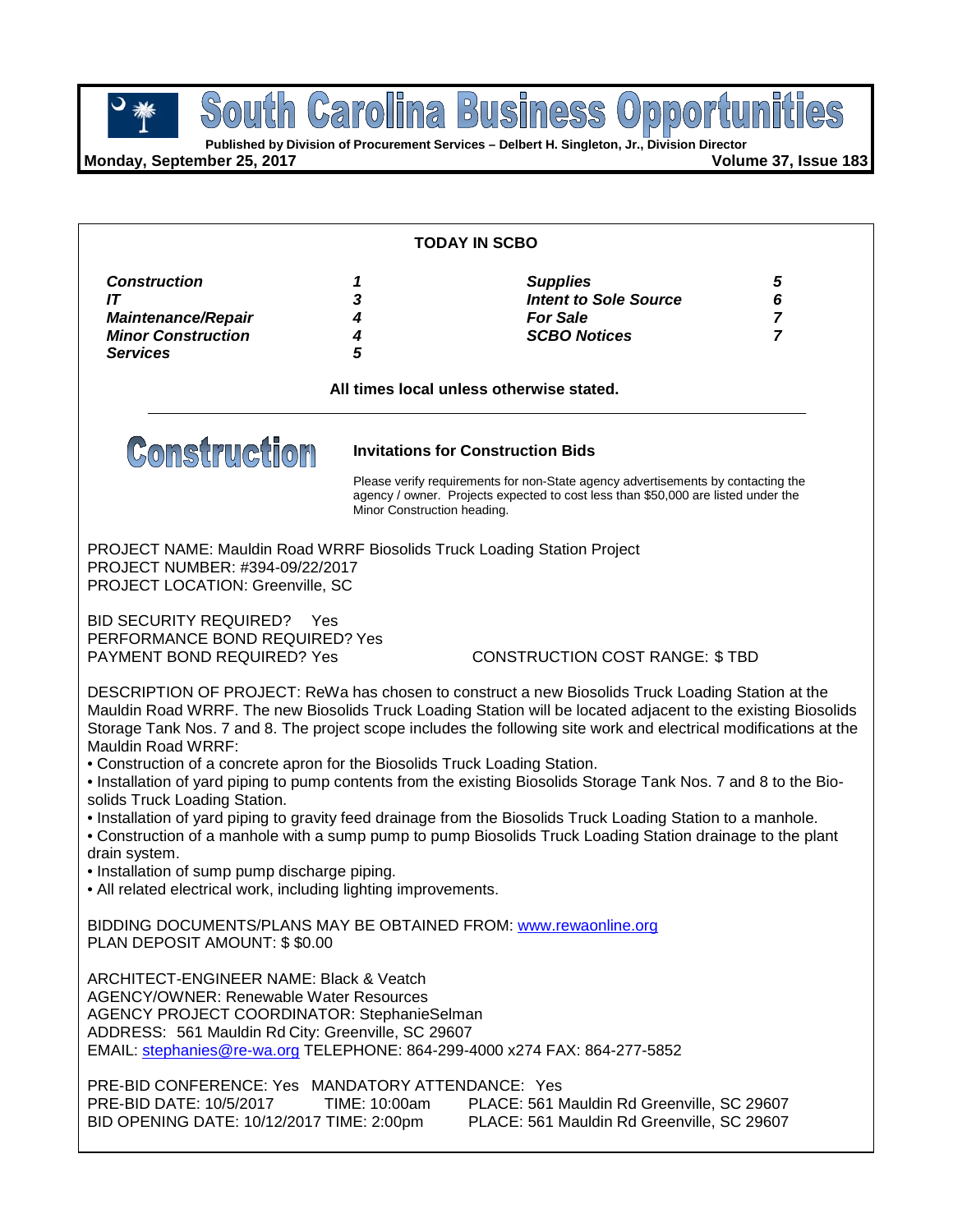**Monday, September 25, 2017 2 Volume 37, Issue 183**

HAND-DELIVERY /MAIL BID TO: Attn: Stephanie Selman, 561 Mauldin Rd., Greenville, SC 29607

| Project Name: REPAIR OF MORRIS VILLAGE LAKE DAM RE-BID                                                                                                                                                                                                                                                                                                                                                                                                                                                                                                                                                                                |  |  |  |
|---------------------------------------------------------------------------------------------------------------------------------------------------------------------------------------------------------------------------------------------------------------------------------------------------------------------------------------------------------------------------------------------------------------------------------------------------------------------------------------------------------------------------------------------------------------------------------------------------------------------------------------|--|--|--|
| Project Number: J12-9742-PD                                                                                                                                                                                                                                                                                                                                                                                                                                                                                                                                                                                                           |  |  |  |
| Project Location: Columbia, South Carolina                                                                                                                                                                                                                                                                                                                                                                                                                                                                                                                                                                                            |  |  |  |
| Bid Security Required: Yes Performance Bond Required: Yes Payment Bond Required: Yes                                                                                                                                                                                                                                                                                                                                                                                                                                                                                                                                                  |  |  |  |
| <b>Construction Cost Range: \$400,000 to \$600,000</b>                                                                                                                                                                                                                                                                                                                                                                                                                                                                                                                                                                                |  |  |  |
| <b>Description of Project:</b> Project Re-Bid. The project consists of repair and improvements to the Morris Village                                                                                                                                                                                                                                                                                                                                                                                                                                                                                                                  |  |  |  |
| Lake Dam, including installation of a blanket drain on the downstream slope to intercept seepage, re-<br>placement of the existing toe drains, decreasing the slope of the downstream face of the Dam to 3:1;<br>replacement of the primary spillway with a dual siphon system, clearing trees on the dam and at the<br>downstream toe of the dam; rehabilitation of the existing 100 foot auxilary spillway, to include clearing<br>trees, regrading and armoring; removal of new tree growth at the downstream toe of the dam by clearing<br>and grubbing. .Contractor may be subject to performance appraisal at close of project. |  |  |  |
| Bidding Documents / Plans May Be Obtained From: Design South Professionals, Inc.                                                                                                                                                                                                                                                                                                                                                                                                                                                                                                                                                      |  |  |  |
| Plan Deposit: \$150.00 Non-Refundable                                                                                                                                                                                                                                                                                                                                                                                                                                                                                                                                                                                                 |  |  |  |
| Note: Bidders must obtain bidding Documents/Plans from the above listed source(s) to be listed as an official                                                                                                                                                                                                                                                                                                                                                                                                                                                                                                                         |  |  |  |
| plan holder. Only those bidding documents / plans obtained from the source(s) are official. Bidders that<br>rely on copies of bidding documents / plans obtained from any other source do so at their own risk.                                                                                                                                                                                                                                                                                                                                                                                                                       |  |  |  |
| Architect/Engineer: Design South Professionals, Inc.                                                                                                                                                                                                                                                                                                                                                                                                                                                                                                                                                                                  |  |  |  |
| A/E Contact: Joseph A. Greenburg, P. E.                                                                                                                                                                                                                                                                                                                                                                                                                                                                                                                                                                                               |  |  |  |
| A/E Address: Three Linwa Boulevard, Anderson, SC 29621                                                                                                                                                                                                                                                                                                                                                                                                                                                                                                                                                                                |  |  |  |
| A/E E-mail: joeg@dsouth.com A/E Telephone: 864-226-6111 A/E Fax: 864-226-7059                                                                                                                                                                                                                                                                                                                                                                                                                                                                                                                                                         |  |  |  |
| Note: All questions & correspondence concerning this Invitation to Bid shall be addressed to the A/E.                                                                                                                                                                                                                                                                                                                                                                                                                                                                                                                                 |  |  |  |
| Agency/Owner: South Carolina Department of Mental Health                                                                                                                                                                                                                                                                                                                                                                                                                                                                                                                                                                              |  |  |  |
| Name & Title of Agency Coordinator: Randy Carver                                                                                                                                                                                                                                                                                                                                                                                                                                                                                                                                                                                      |  |  |  |
| Address: 7901 Farrow Road, Building No. 4, Columbia, SC 29203                                                                                                                                                                                                                                                                                                                                                                                                                                                                                                                                                                         |  |  |  |
| E-mail: david.carver@scdmh.org Telephone: 843-245-6690                                                                                                                                                                                                                                                                                                                                                                                                                                                                                                                                                                                |  |  |  |
| Pre-Bid Conf./Site Visit: Yes Non-mandatory                                                                                                                                                                                                                                                                                                                                                                                                                                                                                                                                                                                           |  |  |  |
| Pre-Bid Date/Time: 10/5/2017 2:00pm                                                                                                                                                                                                                                                                                                                                                                                                                                                                                                                                                                                                   |  |  |  |
| Place: Building 4 Conference Room, Crafts Farrow Campus, 7901 Farrow Road, Columbia, SC 29203                                                                                                                                                                                                                                                                                                                                                                                                                                                                                                                                         |  |  |  |
| Bid Closing Date/Time: 10/26/2017 2:00pm                                                                                                                                                                                                                                                                                                                                                                                                                                                                                                                                                                                              |  |  |  |
| Place: Building 4 Conference Room, Crafts Farrow Campus, 7901 Farrow Road, Columbia, SC 29203                                                                                                                                                                                                                                                                                                                                                                                                                                                                                                                                         |  |  |  |
| Hand Deliver / Mail Bids To: Randy Carver, 7901 Farrow Road, Building No. 4, Columbia, South Carolina<br>29203                                                                                                                                                                                                                                                                                                                                                                                                                                                                                                                        |  |  |  |
|                                                                                                                                                                                                                                                                                                                                                                                                                                                                                                                                                                                                                                       |  |  |  |

### **UPGRADE THE FREIGHT RAIL CORRIDOR**

Horry County is seeking proposals for Transportation Infrastructure Generating Economic Recovery (TIGER) Grant Program Management Services, to be performed in conjunction with the County's award of a TIGER grant to upgrade the freight rail corridor owned by RJ Corman Railroad and Horry County.

Proposals will be received in the Horry County Office of Procurement at 3230 Highway 319 East, Conway, South Carolina 29526 no later than 2:00pm on October 24, 2017. Any proposal received later than the specified time and date will not be accepted or considered. No facsimile, email, or telephone proposals will be accepted. Submitted Proposals shall contain all information requested and be submitted in the format shown within the solicitation document. Proposals must be sealed and clearly identified on the outside of the envelope/package as RFQ # 2017-18-036 "TIGER Grant Program Management Services", along with the Proposer's business name, address, and license number (if applicable).

It is anticipated that any services performed under the resulting contract from this solicitation will be funded under the TIGER Grant; therefore, all rules and regulations related to the funding source apply, including The Brooks Act.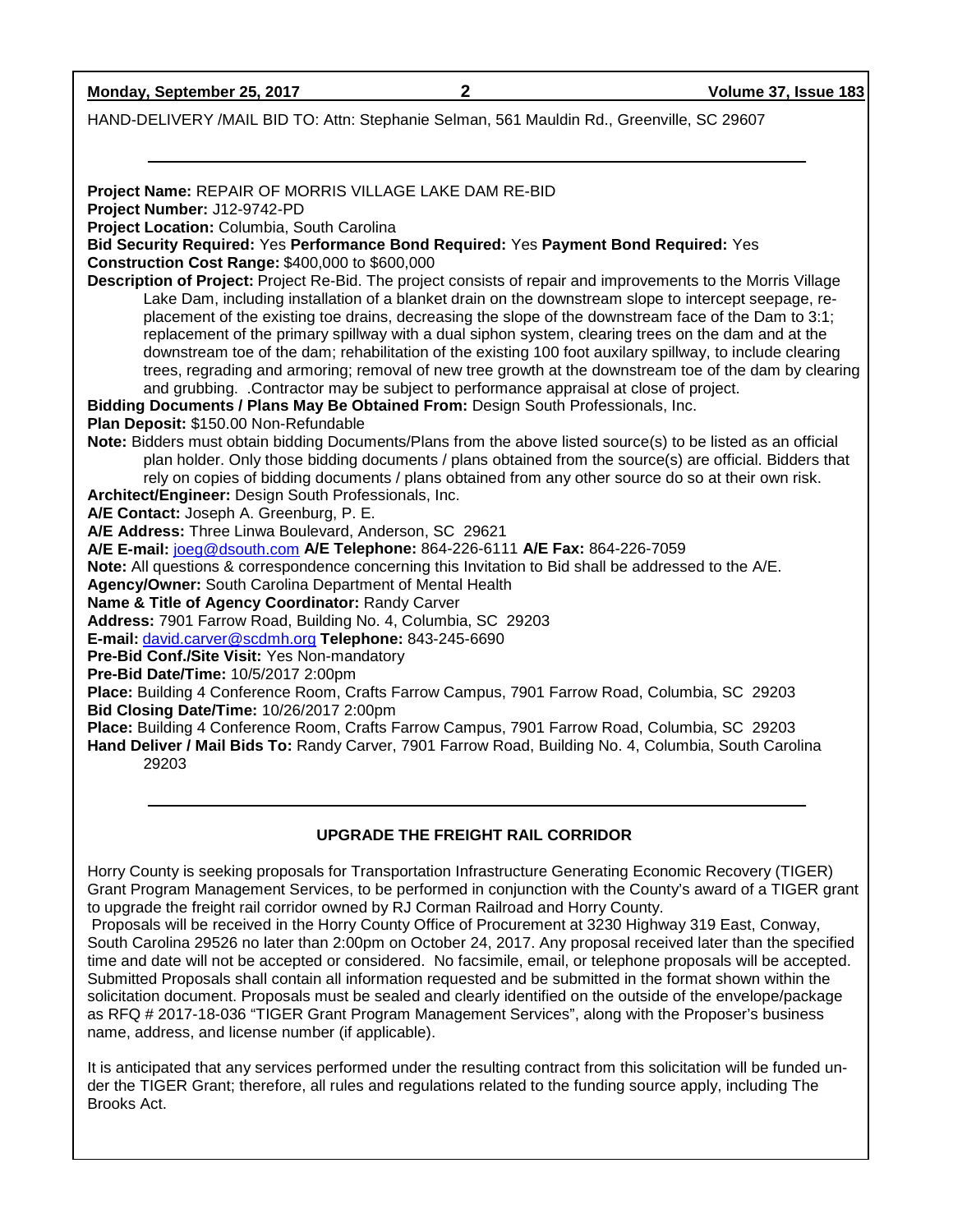**Monday, September 25, 2017 3 Volume 37, Issue 183** Horry County, in accordance with the provisions of All Titles of the Civil Rights Act of 1964 (78 Stat. 252, 42 U.S.C. §§ 2000d to 2000d-4) and the Regulations, hereby notifies all bidders that it will affirmatively ensure that any contract entered into pursuant to this advertisement, disadvantaged business enterprises will be afforded full and fair opportunity to submit bids in response to this invitation and will not be discriminated against on the grounds of race, color, or national origin in consideration for an award. The solicitation (RFQ) document can be accessed from the County's website by visiting <http://www.horrycounty.org/departments/procurement/bids.aspx> Contact Information for this Project: Jessica Williams, [williaje@horrycounty.org,](mailto:williaje@horrycounty.org) 843-915-5380 Project Name: WEST UNION WATER SYSTEM IMPROVEMENTS Project #: 40.22.1 Project Location: West Union, SC

The Town of West Union will be accepting separate sealed bids for their Water System Improvements project. Bids will be received at the West Union Town Hall, 1442 West Main Street, West Union, SC 29696 at 2:00pm on October 26, 2017 then at said location to be publicly opened and read aloud.

The scope of work includes: Furnishing and installing approximately 2,750 linear feet of 6-inch water distribution lines, approximately 505 linear feet of 2-inch water distribution lines, including valves, fittings, hydrants, connections and all related items as described in the Bid Form.

The information for Bidders, Bid Form, Contract Plans, Specifications, Bid Bond, Performance and Payment Bond, and other contract documents may be examined at the following: Goldie Associates, Inc. 210 West N. Second Street, Seneca, SC 29678 Contact: 864-882-8194 To Request Bid/Contract Documents: Pam Williams Ext. 141 For questions regarding the project: Frank Morgan, PE & LS Ext. 130

Copies of the Bidding documents may be obtained from the office of Goldie Associates upon payment of Fifty and No/100's Dollars (\$50) for each set.

Partial sets of bidding documents will not be made available from the issuing office. Neither the Owner, nor Engineer, will be responsible for full or partial sets of Bidding Documents including addenda if any, if obtained from sources other than the issuing office.

Construction Cost Estimate Range: \$250,000.00

# **Information Technology**

**Description:** TOAD **Solicitation Number:** 5400014230 **Submit Offer By:** 10/07/2017 10:00am **Purchasing Agency:** SCDHHS 1801 Main Street, 6th Floor Columbia, SC 29201 **Buyer:** RAYMOND BRINDLE **Email:** [Raymond.Brindle@scdhhs.gov](mailto:Raymond.Brindle@scdhhs.gov) **Download Solicitation From:**  <http://webprod.cio.sc.gov/SCSolicitationWeb/solicitationAttachment.do?solicitnumber=5400014230>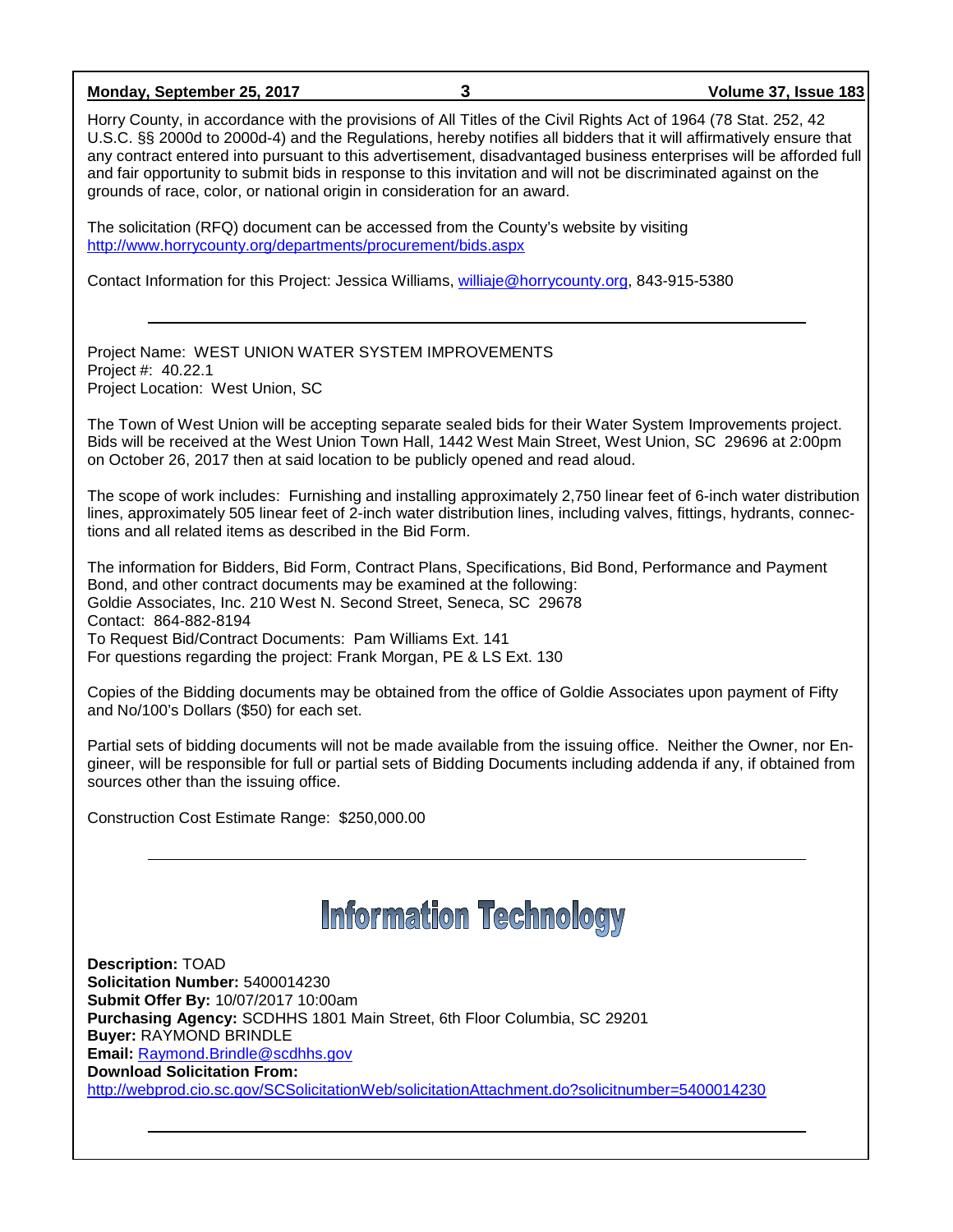**Monday, September 25, 2017 4 Volume 37, Issue 183**

### **Maintenance and Repair**

**Name:** Request for Quotes-SCADA, PLC, VFD PROGRAMMING MAINTENANCE & REPAIRS **Description:** Dorchester County is requesting quotes from capable companies to perform routine and emergency repairs at the Lower Wastewater Treatment Plant's (LWWTP) SCADA system and related infrastructure to include PLCs, VFDs, and programming. **Solicitation Notice Number:** 2018-3282-3309-13 **Deadline for Quotes: October 05, 2017 at 2:00pm Submit to:** Dorchester County Water & Sewer, Attn: Mae Taylor, Finance & Customer Service Manager 235 Deming Way, Summerville, SC 29483 **Specifications:** Please go on-line to [www.dorchestercountysc.gov](http://www.dorchestercountysc.gov/) and select RFP's & Bid Opportunities. Questions can be directed to Mae Taylor at 843-563-0069 or [mtaylor@dorchestercountysc.gov](mailto:mtaylor@dorchestercountysc.gov) . **Vendor Registration:** [https://vrapp.vendorregistry.com/Vendor/Register/Index/dorchester-county-sc-vendor](https://vrapp.vendorregistry.com/Vendor/Register/Index/dorchester-county-sc-vendor-registration)**[registration](https://vrapp.vendorregistry.com/Vendor/Register/Index/dorchester-county-sc-vendor-registration)** NIGP Commodity Code: 92522, 92528 **Minor Construction <\$50,000 FM1706 TOILET PARTITION REPLACEMENTS AT JOSEPH P. RILEY, JR. BALLPARK** The City of Charleston Department of Parks is soliciting bids from interested Contractors. The project consists of replacing selected toilet partitions at Joe P. Riley Jr. Park. The budget range is \$20,000.00 to \$40,000.00. • Bid Documents will be available on or after 9/25/17, from the Department of Parks office at 823 Meeting Street, Charleston, SC. There is no plan deposit. • Interested contractors may obtain a copy of the bid package on City of Charleston's Bid line <http://www.charleston-sc.gov/Bids.aspx?CatID=18> or by contacting Leon Patat. • A mandatory pre-bid meeting will be held on site at 360 Fishburne St., Charleston, SC 29403 at 10:00 AM on 10/5/17. • Sealed bids will be due on 10/26/17, at 2:00pm at the City of Charleston, Department of Parks, 823 Meeting St., Charleston, SC 29403. Interested parties please contact Leon Patat, Superintendent, at 843-371-6430, or [PatatL@Charleston-SC.gov](mailto:PatatL@Charleston-SC.gov) **Description:** TO INSTALL AUDIO/VIDEO SECURITY CAMERA SYSTEM IN RESIDENTIAL HOME IN THE LITTLE RIVER, SC AREA **Solicitation Number:** RE/Cameras **Delivery Point:** Little River, SC **Pre-Bid Conf./Site:** Floor print will be provided, bidder must visit site. **Contact info for scheduling appointment:** Cheryl Barnhill, [cbarnhill@hcdsn.org](mailto:cbarnhill@hcdsn.org) , 843-349-7222 **Submit Offer By:** Oct. 11, 2017, 12:00pm noon **Purchasing Agency:** Horry County Disabilities & Special Needs **Buyer:** Susan L. John, 843-349-7243, [sjohn@hcdsn.org](mailto:sjohn@hcdsn.org) **Direct Inquiries To:** Cheryl Barnhill, 843-349-7222 **Bid Request:** Cheryl Barnhill, 843-349-7222, [cbarnhill@hcdsn.org](mailto:cbarnhill@hcdsn.org)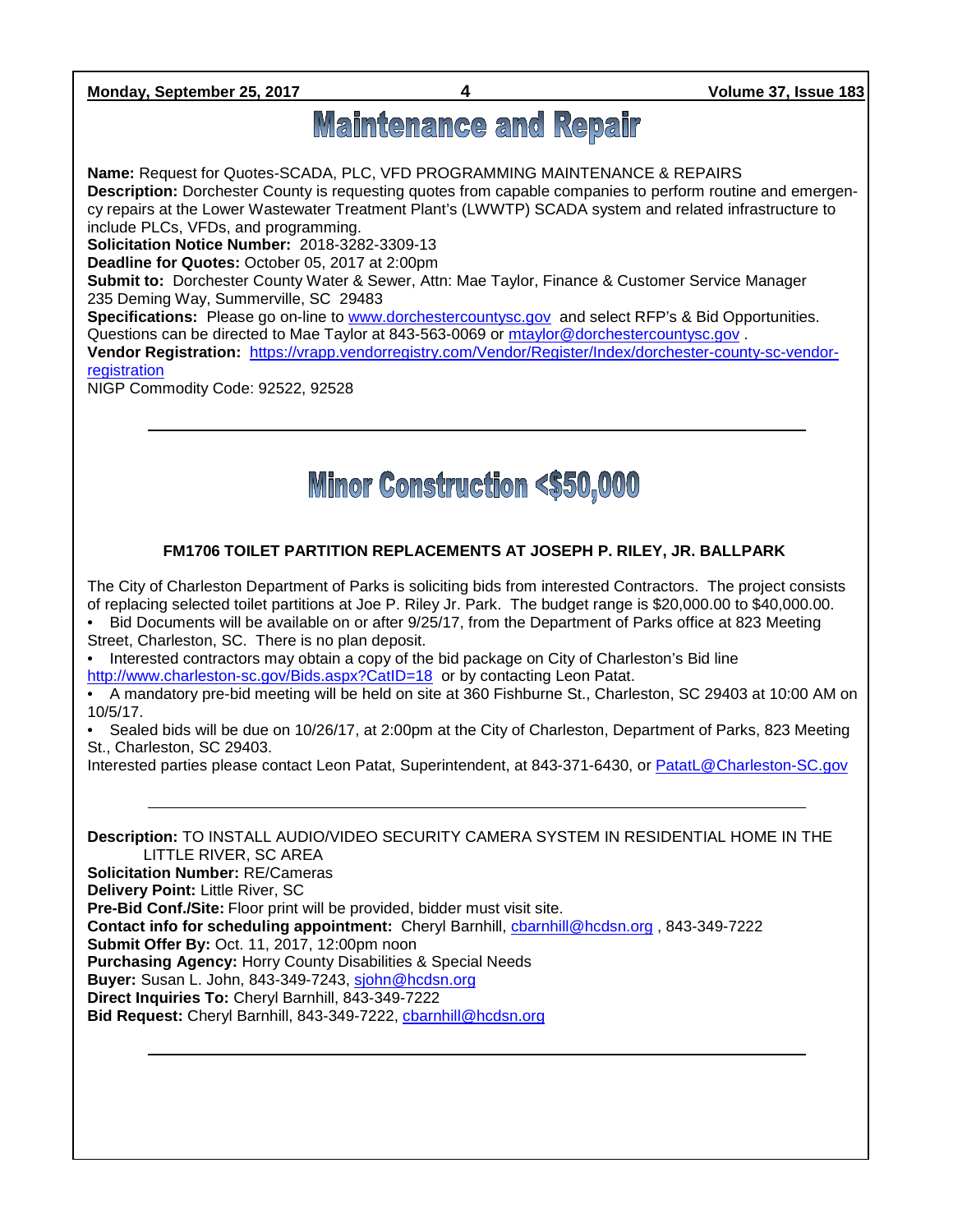**Monday, September 25, 2017 5 Volume 37, Issue 183**

## Services

**Description:** FURNISH AND INSTALL FLOOR COVERING AND RELATED ACCESSORIES **Solicitation Number:** USC-FPB-3204-LC **Delivery Point:** Columbia, SC **Submit Offer By:** October 16, 2017 at 11:00am **Purchasing Agency:** University of South Carolina 1600 Hampton Street, Columbia, SC 29208 **Buyer:** Leann Cudd, 803-777-4117 / [cudd2@mailbox.sc.edu](mailto:cudd2@mailbox.sc.edu) **Download Solicitation From:** The bid package is available through the USC Purchasing Website: <http://purchasing.sc.edu/>

**Description:** COLLECT AND DISPOSE OF LEAVES IN STREET RIGHTS OF WAY THROUGHOUT THE CITY OF SIMPSONVILLE FROM NOVEMBER 1ST. THROUGH JANUARY 31ST. **Solicitation Number:** 2017-09 **Delivery Point:** City of Simpsonville **Site Visit:** Non-mandatory **Contact info for scheduling appointment:** Jay Crawford, [jcrawford@simpsonville.com](mailto:jcrawford@simpsonville.com) **Submit Offer By:** October 15, 2017 2:00pm **Purchasing Agency:** City of Simpsonville **Direct Inquiries To Buyer:** Jay Crawford, [jcrawford@simpsonville.com](mailto:jcrawford@simpsonville.com)

**Description:** LIQUID NITROGEN SERVICE CONTRACT **Solicitation Number:** 93474968 **Delivery Point:** Clemson SC **Submit Offer By:** October 09, 2017 at 2:15pm **Purchasing Agency:** Clemson University, Procurement and Business Services, Administrative Services Bldg.,108 Perimeter Rd., Clemson, SC 29634 **Buyer:** SC Young, 864-656-2830, [scy@clemson.edu](mailto:scy@clemson.edu) **Download Solicitation From:** Online solicitations only. Solicitations can be viewed at <https://clemson.ionwave.net/CurrentSourcingEvents.aspx>

### **Supplies**

**Description:** CRUSHER RUN **Solicitation Number:** 5400014043 **Submit Offer By:** 10/10/2017 10:00am **Purchasing Agency:** SC Department of Corrections 4420 Broad River Road Columbia, SC 29210 **Buyer:** MYRTLE DEWERDT **Email:** [dewerdt.myrtle@doc.state.sc.us](mailto:dewerdt.myrtle@doc.state.sc.us) **Download Solicitation From:** 

<http://webprod.cio.sc.gov/SCSolicitationWeb/solicitationAttachment.do?solicitnumber=5400014043>

**Description:** ELECTRICAL SUPPLIES **Solicitation Number:** 5400014042 **Submit Offer By:** 10/11/2017 10:00am **Purchasing Agency:** SC Department of Corrections 4420 Broad River Road Columbia, SC 29210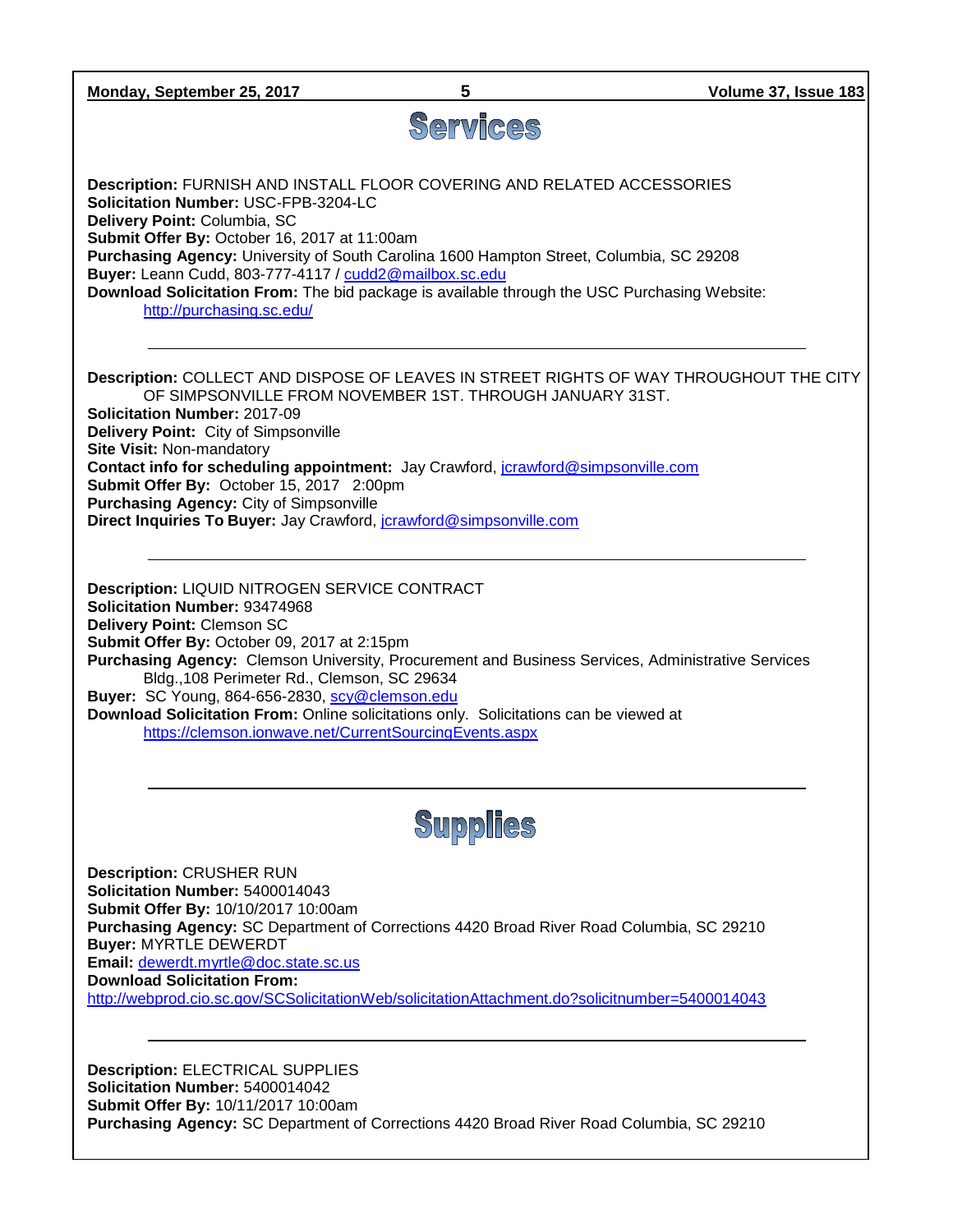**Monday, September 25, 2017 6 Volume 37, Issue 183**

**Buyer:** MYRTLE DEWERDT **Email:** [dewerdt.myrtle@doc.state.sc.us](mailto:dewerdt.myrtle@doc.state.sc.us) **Download Solicitation From:**  <http://webprod.cio.sc.gov/SCSolicitationWeb/solicitationAttachment.do?solicitnumber=5400014042>

**Description:** AUTOMOTIVE GLASS **Solicitation Number:** 5400014226 **Submit Offer By:** 10/11/2017 10:00am **Purchasing Agency:** SC Department of Corrections 4420 Broad River Road Columbia, SC 29210 **Buyer:** BRITTANY DRIGGERS **Email:** [driggers.brittany@doc.state.sc.us](mailto:driggers.brittany@doc.state.sc.us) **Download Solicitation From:** 

<http://webprod.cio.sc.gov/SCSolicitationWeb/solicitationAttachment.do?solicitnumber=5400014226>

**Description:** FOLDING INDIVIDUAL COTS-EMERGENCY SUPPLI **Solicitation Number:** 5400014045 **Pre-Bid Conf.:** Non-Mandatory Teleconference Only, 10/03/2017 11:00am. A limited number of ports are available to attend via tele-conference. If you'd like to attend via tele-conference, email the Procurement Officer for dial-in instructions no later than 10/2/17 at 11:00 AM. Ports will be available on a first-come first-serve basis. **Submit Offer By:** 10/24/2017 11:00am **Purchasing Agency:** SFAA, Div. of Procurement Services, MMO 1201 Main Street, Suite 600 Columbia, SC 29201 **Buyer:** MELISSA MIMS **Email:** [mmims@mmo.sc.gov](mailto:mmims@mmo.sc.gov) **Download Solicitation From:**  <http://webprod.cio.sc.gov/SCSolicitationWeb/solicitationAttachment.do?solicitnumber=5400014045>

**Description:** SALE OF SURPLUS FURNITURE **Solicitation Number:** 5400014234 **Submit Offer By:** 10/11/2017 10:00am **Purchasing Agency:** SC Dept. of Probation, Parole and Pardon Columbia, SC 29250 **Buyer:** WILLIAM EVANS **Email:** [WILLIAM.EVANS@PPP.SC.GOV](mailto:WILLIAM.EVANS@PPP.SC.GOV) **Phone:** 803-737-2805 **Download Solicitation From:**  <http://webprod.cio.sc.gov/SCSolicitationWeb/solicitationAttachment.do?solicitnumber=5400014234>

### Intent To Sole Source

Francis Marion University seeks to sole source the procurement of a Computerized Speech Lab (CSL) and accompanying Nasometer for the Speech Language Pathology Program.

Current situation: Francis Marion University seeks to establish a fully accredited Speech Language Pathology program at Francis Marion University. The preparation of our FMU Speech-Language and Hearing Science La-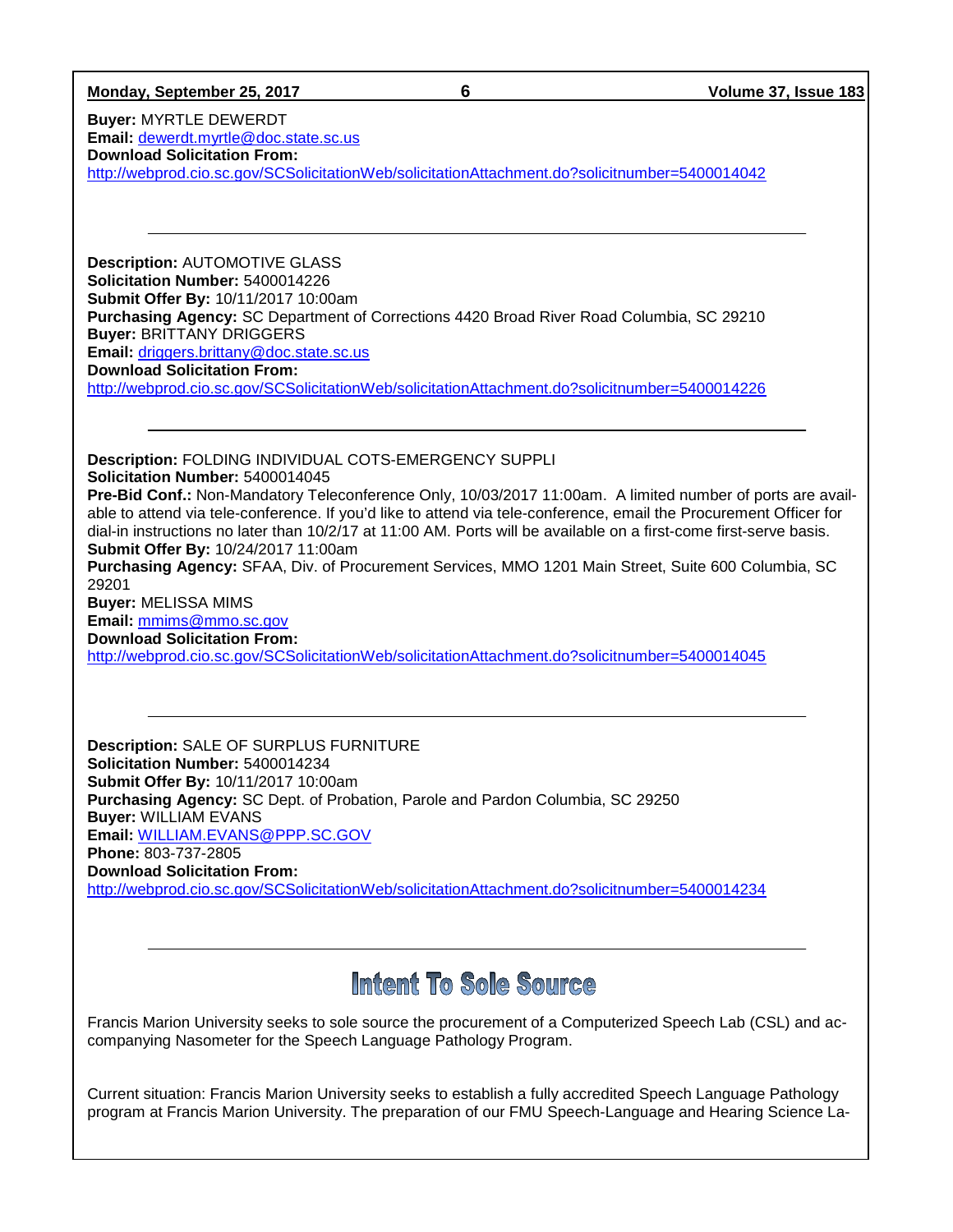#### **Monday, September 25, 2017 7 Volume 37, Issue 183**

boratory, the implementation of our FMU Masters of Speech-Language Pathology Program, and the opening of our FMU Interdisciplinary Inter-Professional Communication Disorders Clinic, require, according to the Council on Academic Affairs (CAA) by the American Speech-Language and Hearing Association (ASHA), state-of – the art practical instruments for assessing and treating speech-language and voice disorders by students in training and the clinical educators providing clinical preceptorships. ASHA CAA (ASHA Council on Academic Affairs), the national accrediting organization for our New Start Speech-Language Pathology Program, requires empirical, objective assessment and treatment methodologies, to facilitate diagnosis and treatment.

Intent to Sole Source: Francis Marion University has researched in an effort to identify multiple options for vendors providing a CSL and Nasometer to satisfy the University's needs. The University has found that only Pentax Medical provides these items in a fashion that completely meet the needs of the Speech Language Pathology program.

Company Specifics: Pentax Medical, 3 Paragon Drive, Montvale, NJ 07645

Contact Person for this Intent to Sole Source: Paul MacDonald, Director of Purchasing, Francis Marion University: Phone: 843 661-1161, Fax: 843 661-1165, Email: [pmacdonald@fmarion.edu](mailto:pmacdonald@fmarion.edu) <http://www.fmarion.edu/procurement/solicitationsawards/>

Contact deadline: October 5, 2017 2:00pm

Unless additional pertinent information is forthcoming, Award will be posted at the following physical address and website address on or around October 5, 2017: Francis Marion University Purchasing Office Stokes Administration Building, Room 102, 4822 East Palmetto Street, Florence, SC 29506 [www.fmarion.edu/about/solicitationsandawards](http://www.fmarion.edu/about/solicitationsandawards)



### **STATE SURPLUS VEHICLE AUCTION**

The SC Surplus Property Office holds vehicle auctions every other Wednesday of the month. Auctions are open to the general public and are held at 1441 Boston Avenue, West Columbia, SC 29170. All vehicles are available for inspection on the Tuesday prior to the auction from 9:00am – 3:30pm, and on the day of the auction from 8:00am – 8:45am. Registration for the auction begins at 8:30am.

Call the SC Surplus Property Office at 803-896-6880 for more information, or visit the Surplus Property Office website at [http://www.admin.sc.gov/stateagenciessupportservices/surplus.](http://www.admin.sc.gov/stateagenciessupportservices/surplus)



### **SOUTH CAROLINA ASSOCIATION OF GOVERNMENTAL PURCHASING OFFICIALS**

SCAGPO is currently registering members and vendors for our Annual Professional Development Forum & Trade Show currently scheduled for November 15-17, 2017. Pre-Forum events begin on Tuesday November 14, 2017. Historically, vendor participants have met and networked with over 200 Public Procurement professionals from State and Local Government entities through our Vendor Trade Show, Networking Socials, and complimentary educational sessions. This year's event will occur at the Myrtle Beach Marriott Resort & Spa. Registration and hotel information is available on our website: [http://scagpo.org/meetinginfo.php?id=53&ts=1487195123.](http://scagpo.org/meetinginfo.php?id=53&ts=1487195123)

This event is a favorite for many of our vendors. Please review previous meeting information for information on previous events.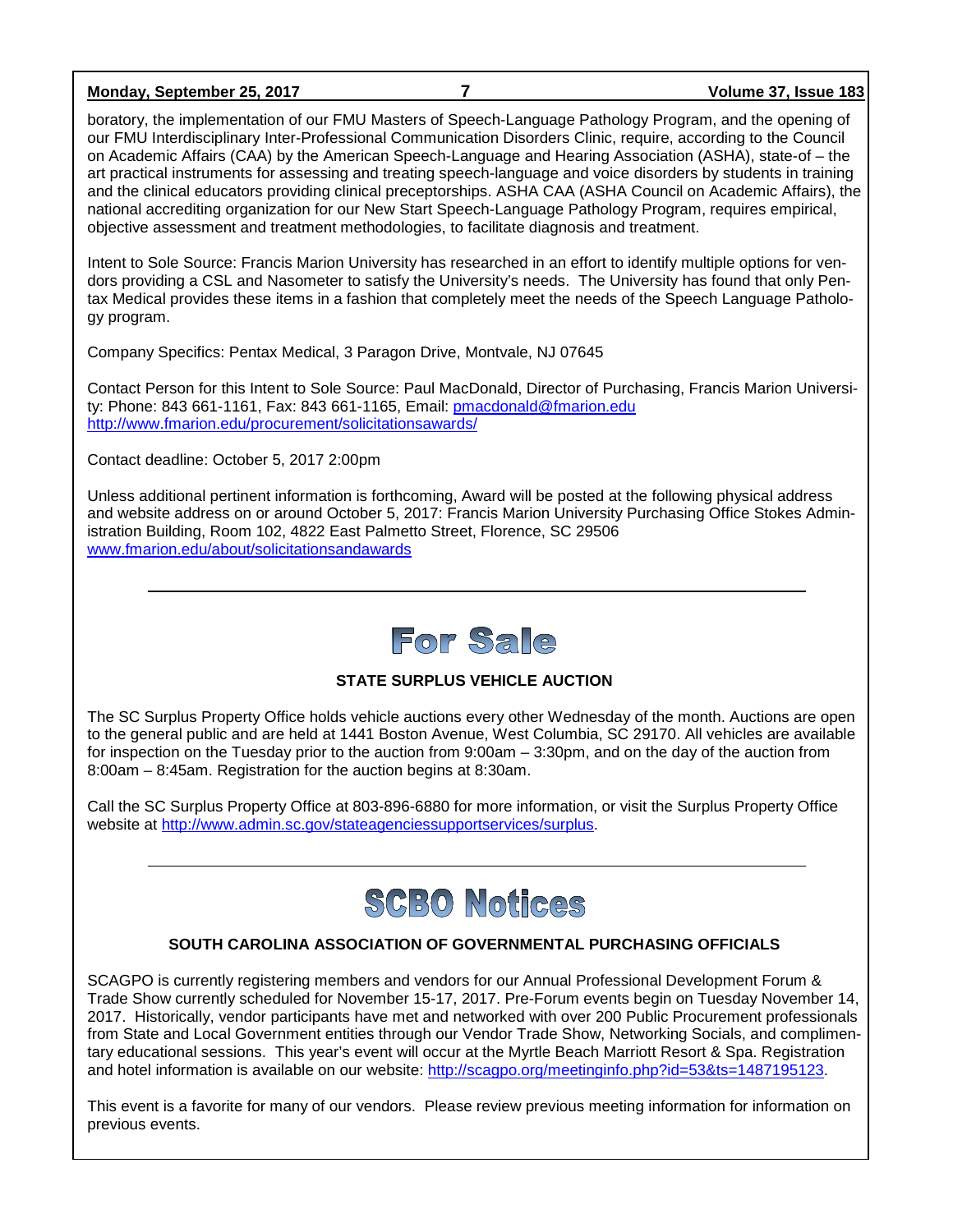**Monday, September 25, 2017 8 Volume 37, Issue 183**

#### **VENDORS, DON'T NEGLECT TO CHECK THE STATE'S FIXED PRICE BIDS**

If authorized by the original solicitation, the State may use "competitive fixed price bidding" to create procurements with an open response date. These fixed price bids are advertised in SCBO once, but the solicitation may provide for bids to be accepted continuously or periodically during the contract term. The link below takes you to a listing of all open solicitations conducted by the central purchasing office using the competitive fixed pricing bidding rules: <https://procurement.sc.gov/vendor/contract-opps/fixes-price-bids-ss>

#### **INSPECTOR GENERAL'S FRAUD HOTLINE**

(State Agency fraud only)

1-855-723-7283 / [http://oig.sc.gov](http://oig.sc.gov/)

#### **COMMENTS?**

The Division of Procurement Services encourages you to make your comments via the following methods: Customer Comment System:<https://procurement.sc.gov/comment> Telephone 803-737-0600

**The State Fiscal Accountability Authority's Division of Procurement Services** 

**currently has an opening:**

[Eng/Engineer Associate IV -](http://agency.governmentjobs.com/sc/default.cfm?action=viewJob&jobID=1632757&hit_count=yes&headerFooter=1&promo=0&transfer=0&WDDXJobSearchParams=%3CwddxPacket%20version%3D%271%2E0%27%3E%3Cheader%2F%3E%3Cdata%3E%3Cstruct%3E%3Cvar%20name%3D%27TRANSFER%27%3E%3Cstring%3E0%3C%2Fstring%3E%3C%2Fvar%3E%3Cvar%20name%3D%27CATEGORYID%27%3E%3Cstring%3E-1%3C%2Fstring%3E%3C%2Fvar%3E%3Cvar%20name%3D%27FIND_KEYWORD%27%3E%3Cstring%3E%3C%2Fstring%3E%3C%2Fvar%3E%3Cvar%20name%3D%27PROMOTIONALJOBS%27%3E%3Cstring%3E0%3C%2Fstring%3E%3C%2Fvar%3E%3C%2Fstruct%3E%3C%2Fdata%3E%3C%2FwddxPacket%3E) click to view

### **SCBO Ad Template**

**Copy this shortcut for quick, hassle-free ad composition and mail it to [scbo@mmo.sc.gov.](mailto:scbo@mmo.sc.gov)** 

**Universal Form (suitable for most advertisements)**

**Description: Solicitation No.: Delivery Point: Submit Offer By: Purchasing Entity: Buyer: Direct Inquiries To: Download Solicitation From:**

#### **SOUTH CAROLINA TECHNICAL EDUCATION ASSOCIATION (SCTEA)**

2018 Annual Conference, February 15 – February 17, 2018 Hilton Myrtle Beach Resort - Myrtle Beach, SC

Vendor Display –300+ Attendees